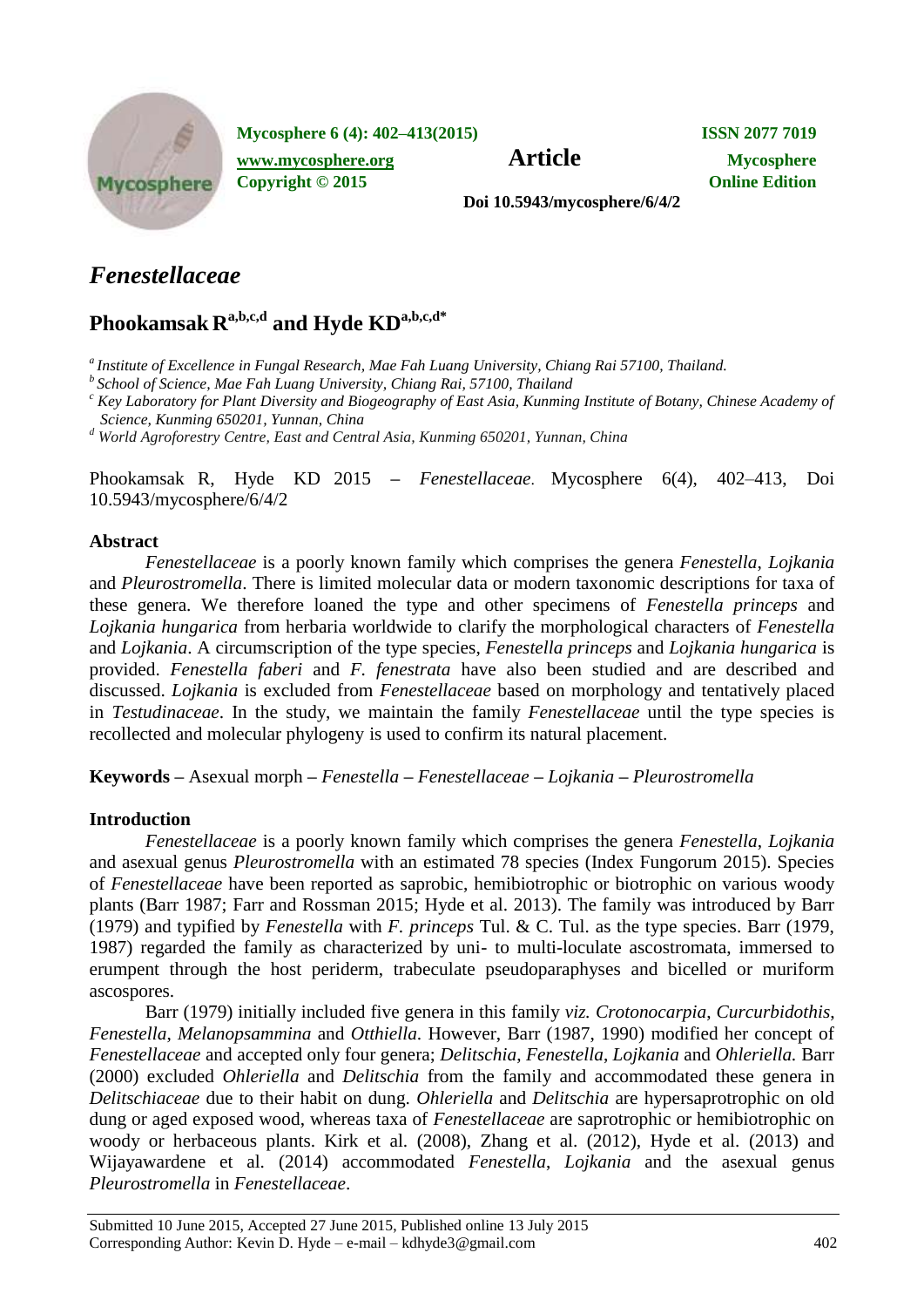The placement of *Fenestellaceae* has also been debatable. Barr (1987, 1990) placed *Fenestellaceae* in *Melanommatales* based on the centrum type with trabeculate pseudoparaphyses (Hyde et al. 2013; Zhang et al 2012). Liew et al. (2000), however, had shown that pseudoparaphyses versus trabeculae appeared to have little taxonomic significance at the higher level. Hyde et al. (2013) therefore treated the family in Dothideomycetes, *families incertae sedis* and this was followed by Wijayawardene et al. (2014). Taxa of *Fenestellaceae* have limited molecular data with sequence data available for only 16 strains of three species in GenBank. However, those sequences are not from the type species or type strains. Thus, the current familial placement of *Fenestellaceae* is still unclear.

The aim of this study was to revisit the genera in *Fenestellaceae* based on the morphological examination of available generic types in order to better understand the family. By illustrating the types of *Fenestella faberi* and *Lojkania hungarica* (*Pleosporales*) and the authentic specimens, *F. princeps* and *F. fenestrata*, we expect to stimulate recollection of these taxa. These new collections can be isolated, sequenced and epitypified (Ariyawansa et al. 2014) and used to stabilize the application of the names and provide a more natural classification of the class Dothideomycetes.

#### **Material and Methods**

Herbarium specimens were requested from PC and S. They were examined and re-described as in Hyde et al. (2013). Ascomata on herbarium material were cut from main specimens as small pieces and initially rehydrated by water or adding 3–5 % KOH for 5–10 minutes. The ascomata and peridium structures are illustrated from free hand sections and preparation of squash mounts for determination of micro-morphological characters were observed under compound microscope (Phookamsak et al. 2014).

Macro-morphological characters were captured using a Sony DSC-T110 digital camera under an Olympus SZH10 stereomicroscope, while micro-morphological characters were captured under Nikon ECLIPSE 80i compound microscope with DIC microscopy using a Cannon 550D digital camera. Photographic plates were edited and combined using Adobe Photoshop version CS5 (Adobe Systems Inc., The United States). Morphological measurements were carried out using a Tarosoft (R) Image Frame Work version 0.9.7 and slide made permanent by adding lactoglycerol and sealing with clear nail polish (Phookamsak et al. 2014).

#### **Results and discussion**

*Fenestellaceae* is a poorly known family which includes the genera *Fenestella*, *Lojkania* and asexual genus *Pleurostromella*. These genera lack modern descriptions and have limited molecular data in GenBank (Barr 1987, 1990; Hyde et al. 2013). The generic type, *Fenestella* has been shown to have morphological characters similar to the genera in *Cucurbitariaceae* (Doilom et al. 2013)*.* This includes ascostromata on woody plants, narrow cellular pseudoparaphyses and muriform ascospores (Doilom et al. 2013; Hyde et al. 2013). The distinguishing feature between *Fenestella* and genera of *Cucurbitariaceae* is the arrangement of the locules in ascostromata and the peridium structure (Doilom et al. 2013). In *Fenestella* the locules form in a valsoid configuration in the ascostromata, while the peridium is composed of thin-walled, pseudoparenchymatous cells. Various types of ascostromata are found in genera of *Cucurbitariaceae* and the peridium mostly comprises thick-walled, scleroplectenchymatous cells (Doilom et al. 2013; Hyde et al. 2013). These characters may be significant in distinguishing *Fenestella* species from other genera in *Cucurbitariaceae*, but it is not clear if they warrant familial status. The type species of *Fenestella*, *F. princeps* lacks a modern morphological treatment. Molecular data in GenBank is from a putative strain (*Fenestella fenestrata*, CBS 114122) and thus it is unclear whether the current familial status should be maintained. In this study, we maintain the family *Fenestellaceae* until the taxon is recollected and molecular phylogeny is used to confirm its natural placement.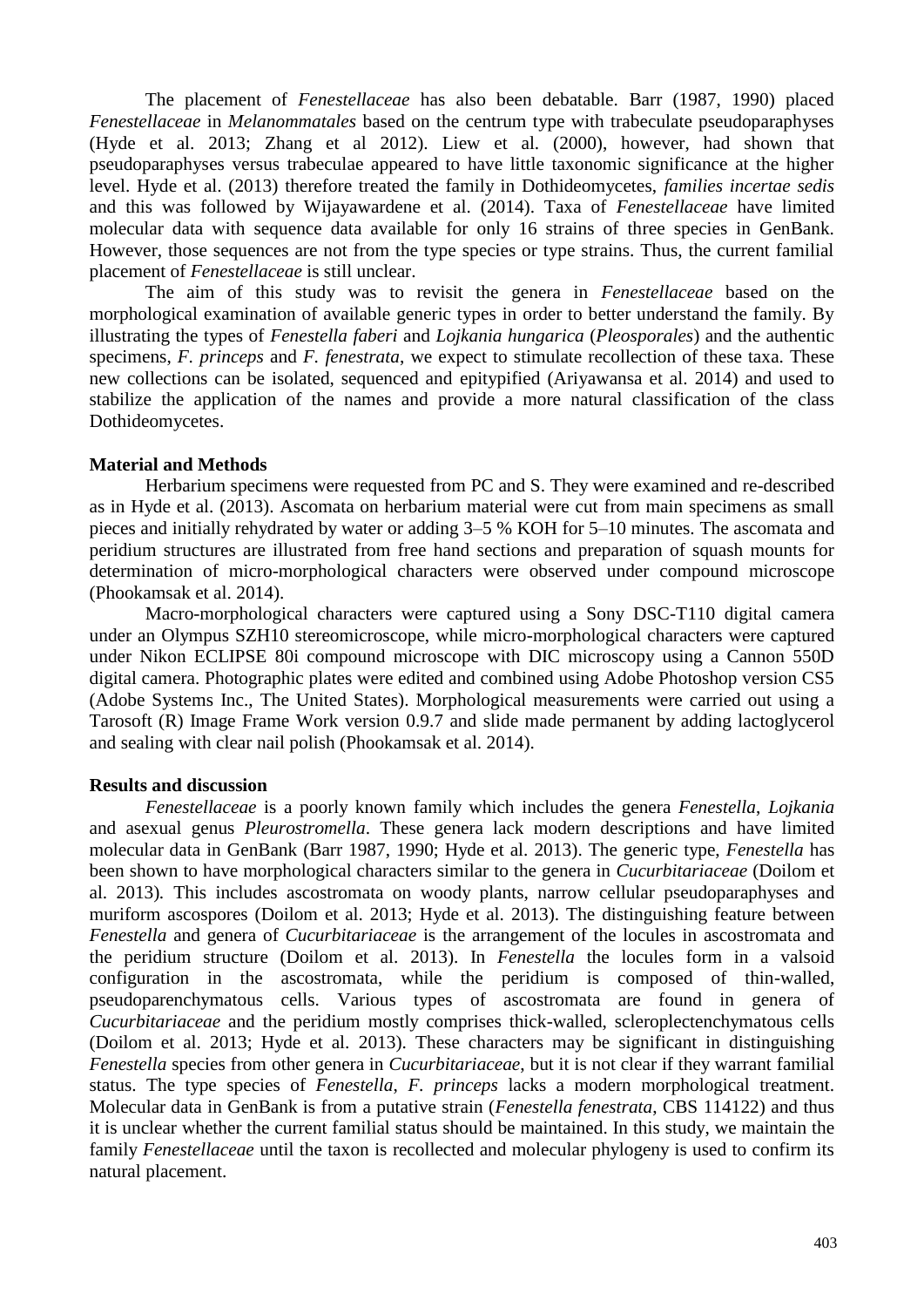The type species of *Lojkania*, *L. hungarica* Rehm was previously classified as a genus in *Fenestellaceae* because of its trabeculate pseudoparaphyses (Barr 1979, 1987; Hyde et al. 2013; Zhang et al. 2012). In this study we observed that *Lojkania* differs from *Fenestella* in its habitat, arrangement of ascostromata, peridium structure, pseudoparaphyses and ascospore type. *Lojkania* is saprotrophic on decorticated, submerged wood, forming gregarious ascostromata, the peridium is composed of small, thick-walled, pseudoparenchymatous cells, pseudoparaphyses frequently anastomose and are trabeculate and ascospores are didymosporous. Thus, the genus *Lojkania* is excluded from *Fenestellaceae* and tentatively placed in *Testudinaceae* based on its morphology. Descriptions of the generic type of *Fenestella* and *Lojkania* are provided below. Additionally, we have studied *Fenestella faberi* J. Kunze and *F. fenestrata* (Berk. & Broome) J. Schröt. and their descriptions are also provided. A key to the sexual and asexual genera in *Fenestellaceae* is provided; *Lojkania* is included in the key for convenience.

#### **Key to genera of Fenestellaceae**

| Fenestella Equation Communication of the Community of the Community of the Community of the Community of the Community of the Community of the Community of the Community of the Community of the Community of the Community o |  |
|--------------------------------------------------------------------------------------------------------------------------------------------------------------------------------------------------------------------------------|--|
| 2. Ascomata frequently scattered, gregarious in clypeus with didymosporous ascospores                                                                                                                                          |  |
|                                                                                                                                                                                                                                |  |
| 3.2. Taxonomy                                                                                                                                                                                                                  |  |

## *Fenestellaceae* M.E. Barr, Mycologia 71(5): 952 (1979)

*Facesoffungi number*: FoF00575

*Saprotrophic* or *hemibiotrophic* on woody plants. *Sexual morph: Ascostromata* uni- to multi-loculate, locules in a valsoid configuration, clustered, gregarious, immersed to erumpent, multi-loculate, ovoid or obpyriform, glabrous, brown to dark brown or black, with blunt or acute apex, covered by hyphae or protruding cells surrounding locules, ostioles individual, central. *Peridium* thin to thick, composed of brown to dark brown, pseudoparenchymatous cells. *Hamathecium* composed of dense, narrow cellular pseudoparaphyses, anastomosing between asci, embedded in a mucilaginous matrix. *Asci* 8-spored, bitunicate, fissitunicate, cylindrical to cylindricclavate, short to long pedicellate, apically rounded with an ocular chamber. *Ascospores* uni- to biseriate, muriform, ellipsoidal to fusiform, brown to dark brown or reddish brown, slightly constricted at median septa, wall rough. *Asexual morph:* reported as coelomycetous. *Pycnidia*  solitary or gregarious, pseudoparenchymatous or felty, composed of densely interwoven dark coloured hyphae, some hyphae protruding, with or without an ostiole. *Pycnidial walls* composed of large parenchymatous cells, coriaceous to carbonaceous. *Conidiophores* long, stout, branched, septate. *Conidia* small, oblong, hyaline, aseptate, laterally supporting transverse septa (from Petrak, 1922).

Type: *Fenestella* Tul. & C. Tul.

## *Fenestella* Tul. & C. Tul., Select. fung. carpol. (Paris) 2: 207 (1863)

*Facesoffungi number*: FoF00576

*Saprotrophic*, *biotrophic* or *hemibiotrophic* on angiosperms. *Sexual morph: Ascostromata*  solitary to gregarious, immersed to erumpent through host periderm, visible on the host surface as raised, circular areas with a central sunken area, with blackened ostiolar dots. *Locules* clustered or gregarious, multiloculate, arranged in a valsoid configuration, ovoid to obpyriform, or ampulliform, glabrous, covered by vegetative hyphae between locules and host tissue, ostioles individual, central. *Peridium* thick-walled, of unequal thickness, slightly thicker at the apex, composed of hyaline to brown, pseudoparenchymatous cells, arranged in a *textura angularis*. *Hamathecium* composed of numerous, narrow, cellular pseudoparaphyses, anastomosing between asci, embedded in gelatinous matrix. *Asci* 8-spored, bitunicate, fissitunicate, cylindrical to cylindric-clavate, with long pedicel,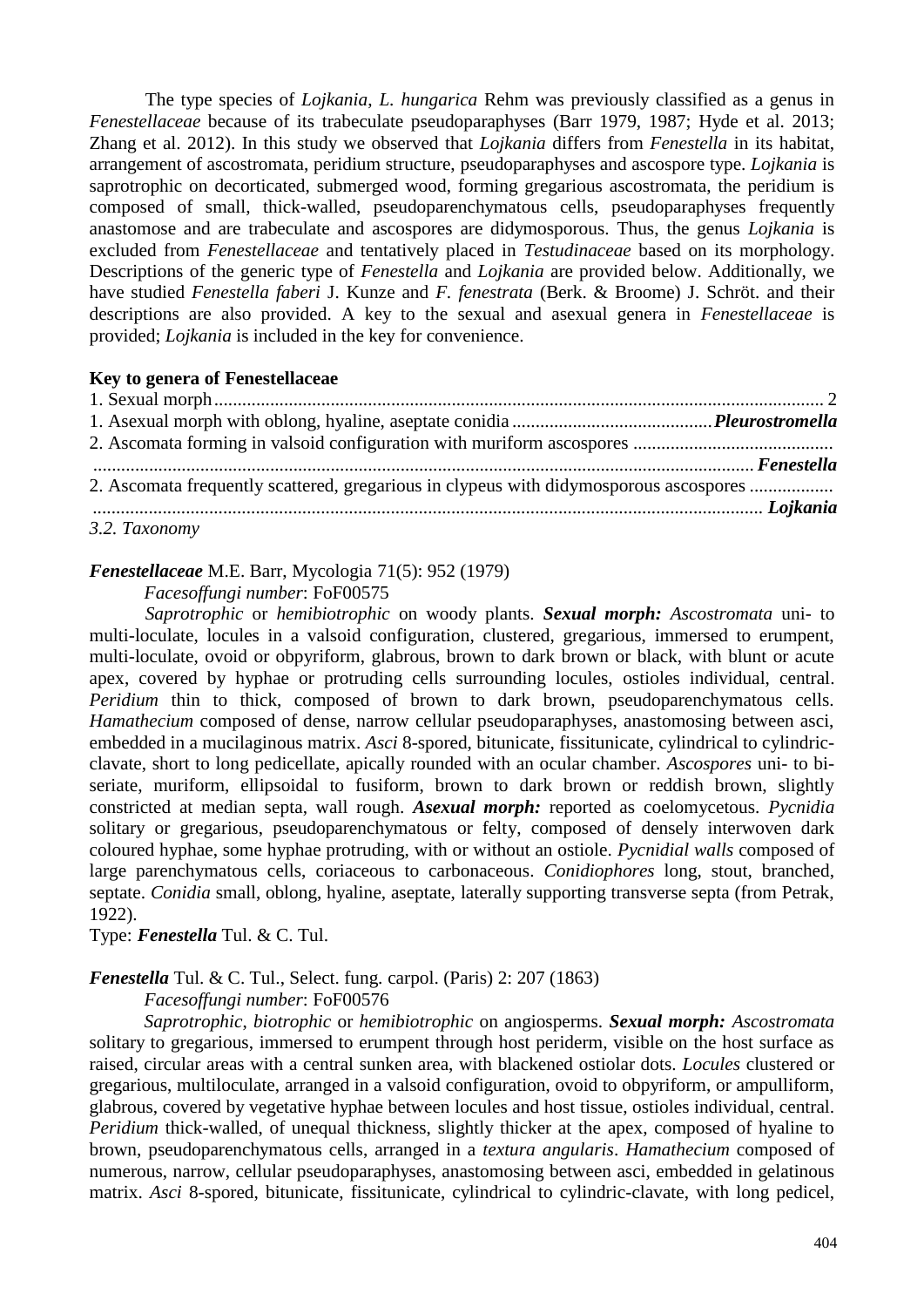apically rounded, with an indistinct ocular chamber. *Ascospores* overlapping uni-seriate, muriform, ellipsoidal to broadly fusiform, pale yellowish to dark brown, or reddish brown, paler at both extreme ends, constricted at the median septa, wall rough. *Asexual morph:* reported as *Pleurostromella* Petr. (Brefeld 1891; Huhndorf and Glawe 1990; Hyde et al. 2013)

*Notes: Fenestella* was introduced by Tulasne and Tulasne (1863) to accommodate a Dothideomycete species that form valsoid groups on woody plants and is typified by *Fenestella princeps*. Tulasne and Tulasne (1863) initially included three species in this genus; *F. princeps* Tul. & C. Tul., *F. media* Tul. and *F. minor* Tul. & C. Tul. from *Alnus* spp. (Barr 1990; Hyde et al. 2013). However, Tulasne and Tulasne (1863) did not illustrate the morphological detail of these species, but used the length to width ratios of ascospores to distinguish between the species (Barr 1990; Hyde et al. 2013). Thus, the species and genus concepts are confused.

Barr (1987) mentioned that the asexual morph of *Fenestella* was poorly known, while Kendrick and DiCosmo (1979) reported the asexual morph of *Fenestella* as similar to *Phoma*  species which formed micro-conidial conidiomata (Hyde et al. 2013). Brefeld (1891) circumscribed the asexual morph characters of *Fenestella* from the sexual morph. Huhndorf and Glawe (1990) confirmed Brefeld's report as they did the experiments of the anatomical changes exhibited in germinating ascospores of *Fenestella princeps*. Therefore, *Pleurostromella* was treated as the asexual morph of *Fenestella* in Kirk et al. (2008) and Wijayawardene et al. (2012).

*Fenestella* was treated in *Pleosporaceae* by von Arx and Müller (1975). Later, Barr (1979) established a new family *Fenestellaceae* and designated *Fenestella* as a generic type. However, the genus is poorly known and represented by 63 epithets in Index Fungorum (2015). Two sequences of a putative strain, *Fenestella fenestrata* (CBS 114122) are available in GenBank. The phylogenetic analysis of LSU nrDNA gene shows that this strain clusters with *Cucurbitariaceae* (data not shown). *Fenestella* is however, not represented by its type species. Epitypification and molecular data are needed to resolve the natural placement of *Fenestella*.

The type specimens of *Fenestella princeps* could not be located from any herbaria worldwide. However, we examined a specimen given to PC by L.R. Tulasne in 1873 named as *Valsa macrospora* which it is probably representative of the species which was described by Tulasne and Tulasne (1863). Tulasne and Tulasne (1863) identified *Fenestella* species by using the length to width ratios of ascospores and described *Fenestella princeps* as large ascospores with acute ends (57–65 × 16–20 μm) which Fuckel (1871) often identified as *F. macrospora* (Barr 1990; Hyde at al. 2013). A comparison of the authentic specimen with the type protologue has similar morphology with the protologue. A description and illustrations is provided below.

*Type species: Fenestella princeps* Tul. & C. Tul.

*Phylogenetic study:* None.

*Fenestella princeps* Tul. & C. Tul.*,* Select. fung. carpol. (Paris) 2: 207 (1863) **Fig.1** *Faces of Fungi number*: FoF00577

*Saprotrophic* or *biotrophic* on woody plants. *Sexual morph: Ascostromata* solitary, immersed to erumpent through host periderm, visible as raised, circular areas with a central sunken area, with blackened ostiolar dots, with numerous locules arranged in a valsoid configuration. *Locules* 580–950 µm high, 490–950 µm diam, clustered or gregarious, immersed in valsoid groups beneath periderm of host, multiloculate, ovoid to obpyriform, glabrous, covered by vegetative hyphae, brown to dark brown, ostioles individual, central with rounded plane apex. *Peridium* 15–30 µm wide, thick-walled, of unequal thickness, slightly thicker at the apex, composed of 4–5 layers of brown to dark brown, pseudoparenchymatous cells, arranged in a *textura angularis*. *Hamathecium* composed of numerous, 2–3 µm wide, narrow, cellular pseudoparaphyses, anastomosing at above the asci, embedded in a gelatinous matrix. *Asci* (300–)340–400(–440)  $\times$  (23–)25–28  $\mu$ m ( $\bar{x}$  = 367.3  $\times$  24.9 μm, n = 25), 8-spored, bitunicate, fissitunicate, cylindrical to cylindric-clavate, with long pedicel (30–90 µm long), apically rounded, with indistinct ocular chamber. *Ascospores* (50–)53– 58(-62)  $\times$  (16-)17-20(-23)  $\mu$ m ( $\bar{x}$  = 54.7  $\times$  19  $\mu$ m, n = 30), overlapping uni-seriate, muriform, ellipsoidal to broadly fusiform, hyaline to pale brown when young, becoming dark brown at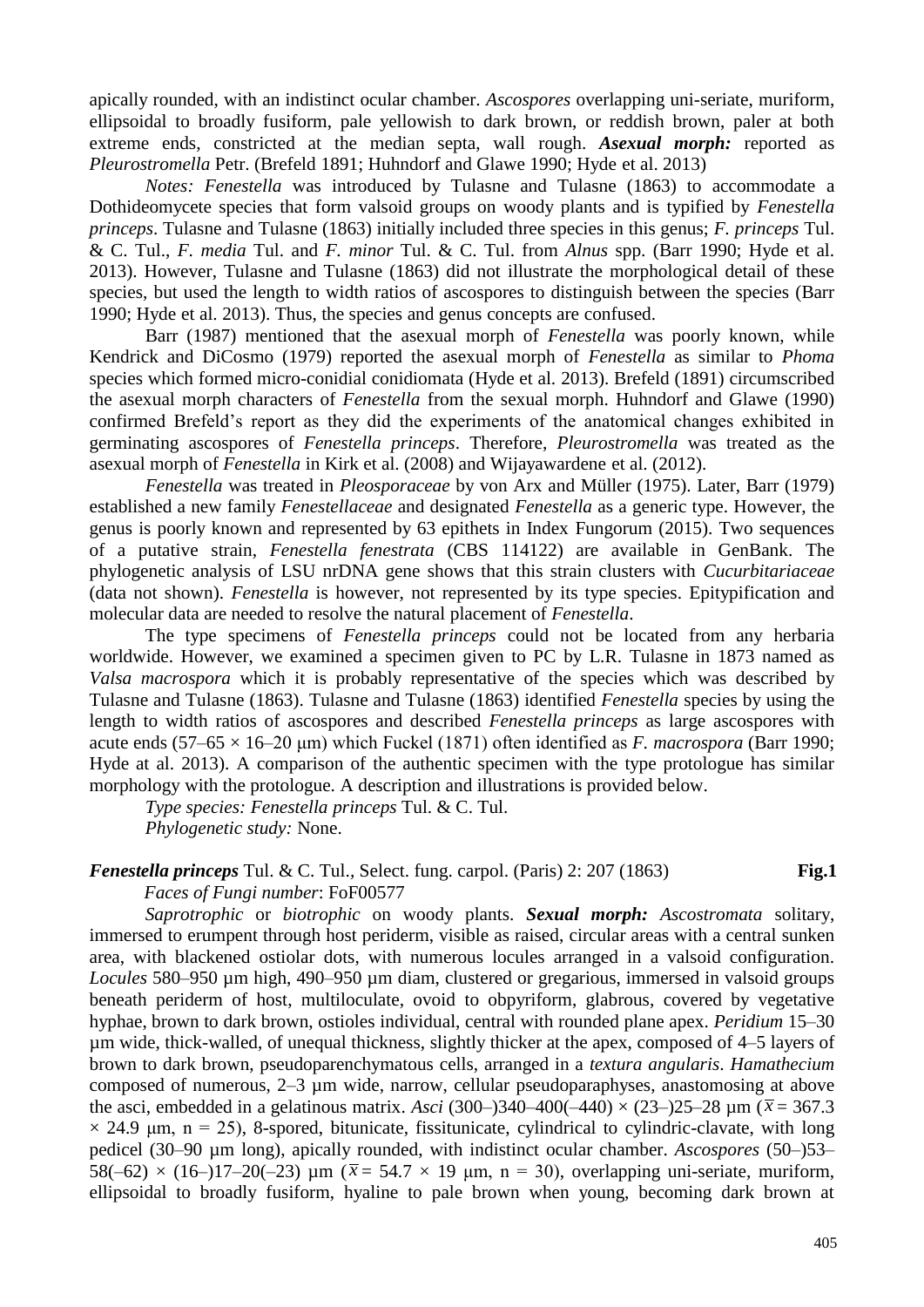

**Fig. 1** – *Fenestella princeps* (PC0084496, authentic specimen)*.* a. Herbarium label and herbarium specimens. b. Ascostromata in valsoid configuration. c. Section through ascostroma. d. Section through peridium stained with lactoglycerol. e. Ocular chamber of ascus. f. Immature ascospores. g-h. Ascospores. i. Asci with narrow cellular pseudoparaphyses.  $j-k$ . Asci. Scale bars:  $c = 200 \mu m$ ,  $i-k = 50 \text{ µm}, L-P = 50 \text{ µm}, d, e, f, g, h = 20 \text{ µm}.$ 

maturity, or reddish brown when stained in lactoglycerol, paler at the extreme ends, with 3–6 primary transverse septa and mainly one longitudinal septa, usually constricted at the central septum, wall rough. *Asexual morph:* see notes.

*Material examined:* SWITZERLAND, on dead branch [*Alnus* sp., Otth, autumn 1861, Delectum Otthianum Fungorum Thunensium], 1873, L.R. Tulasne no. 33 (PC0084496, as *Valsa macrospora*; authentic specimen); USA, New York, Alcove, on dead branch of *Alnus incana* (L.) Moench, 1894, C.L. Shear (S-F11273; as *Fenestella princeps* var. *gigaspora*).

*Fenestella faberi* J. Kunze, Fung. sel. exs., cent. 3: no. 263 (1879), IF 246975 **Fig. 2** *Faces of Fungi number*: FoF00578

*Saprotrophic on Rosa canina* L. *Sexual morph: Ascostromata* 250–360 µm high, 580–830 µm diam, scattered, gregarious, immersed to erumpent through periderm, visible as raised, circular areas, central sunken area, with blackened ostiolar dots, with 1–4 locules in a valsoid configuration. *Locules* 165–280 µm high, 250–440 µm diam, clustered, immersed in a valsoid configuration, becoming erumpent, uni- to multi-loculate, ovoid to obpyriform, or ampulliform, rarely conical,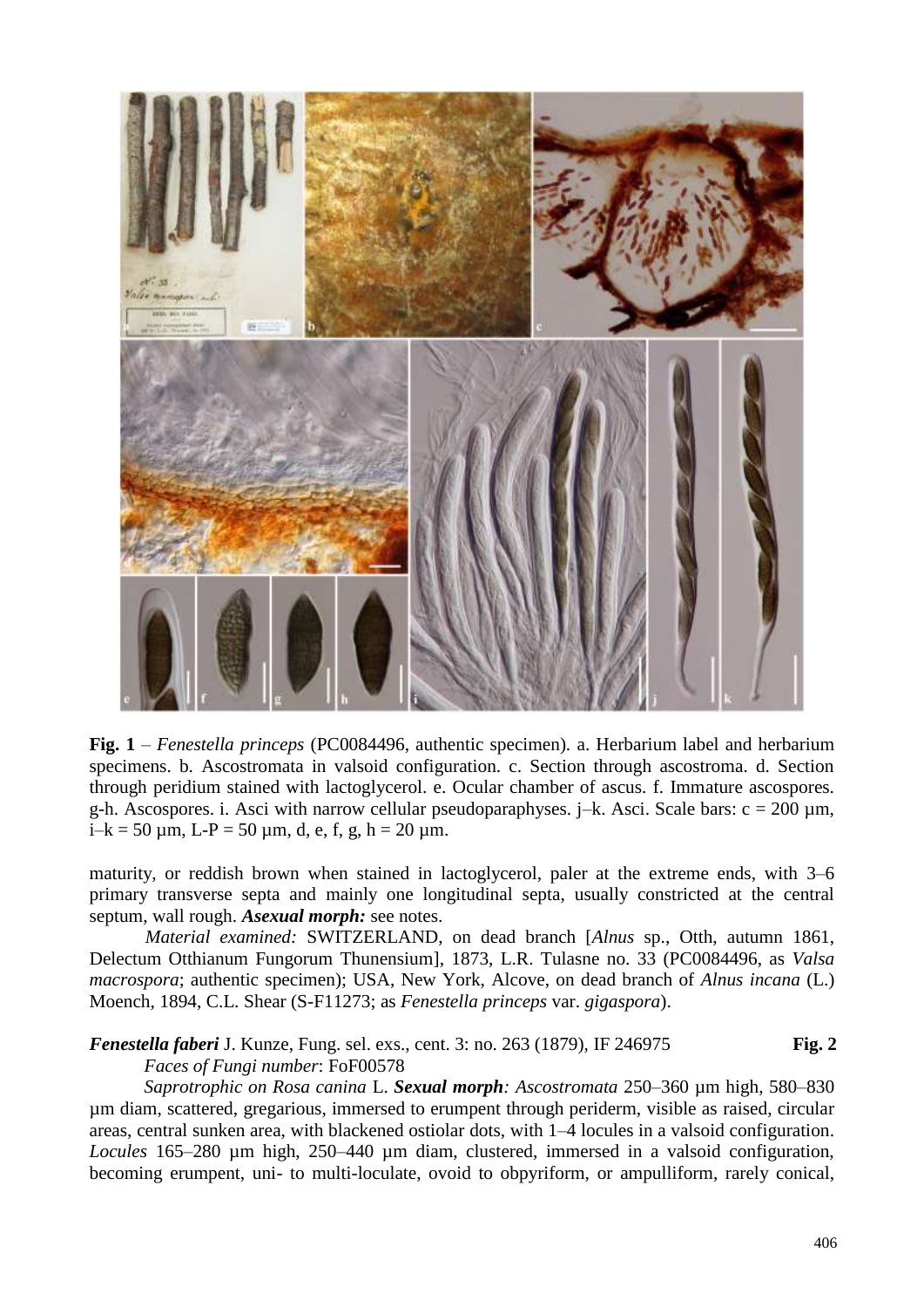

**Fig. 2** – *Fenestella faberi* (GZU 365656, isotype) a. Herbarium label and specimens*.* b. Ascostromata on host surface. c. Horizontal section through ascostromata illustrating the multilocules at the upper layers. d. Vertical section through ascostroma e. Section through peridium. f. Pseudoparaphyses stained by cotton blue reagent. g-j. Asci. k-o. Ascospores. Scale bars:  $d = 100 \mu m$ ,  $e = 50 \mu m$ , f. g, h, i, j = 20  $\mu$ m, k, l, m, n, o = 10  $\mu$ m.

protruding vegetative hyphae surrounding the locules, dark brown to black, ostioles individual, central, apapillate, with plane apex. *Peridium* 15–60 µm wide, thick-walled, of unequal thickness, slightly thicker at the apex, composed of several layers of brown to dark brown, pseudoparenchymatous cells, arranged in a *textura angularis*. *Hamathecium* composed of numerous, 1.5–3 µm wide, narrow, cellular pseudoparaphyses, anastomosing between asci, embedded in mucilaginous sheath. *Asci* (130–)150–170(-180) × (16.5–)18–22(-23.5)  $\mu$ m ( $\bar{x}$ =  $159.9 \times 20.3$  μm, n = 25), 8-spored, bitunicate, fissitunicate, cylindrical, with a short to long pedicel, apically rounded, with indistinct ocular chamber. *Ascospores* (25.5–)26–28(–30)  $\times$  10– 12(-13) μm ( $\bar{x}$  = 27.7 × 11.7 μm, n = 30), overlapping uni-seriate, muriform, ellipsoidal to broadly fusiform, brown to dark brown, paler at extreme ends, with three main transverse septate, usually constricted at the central septum, wall smooth. *Asexual morph:* Undetermined.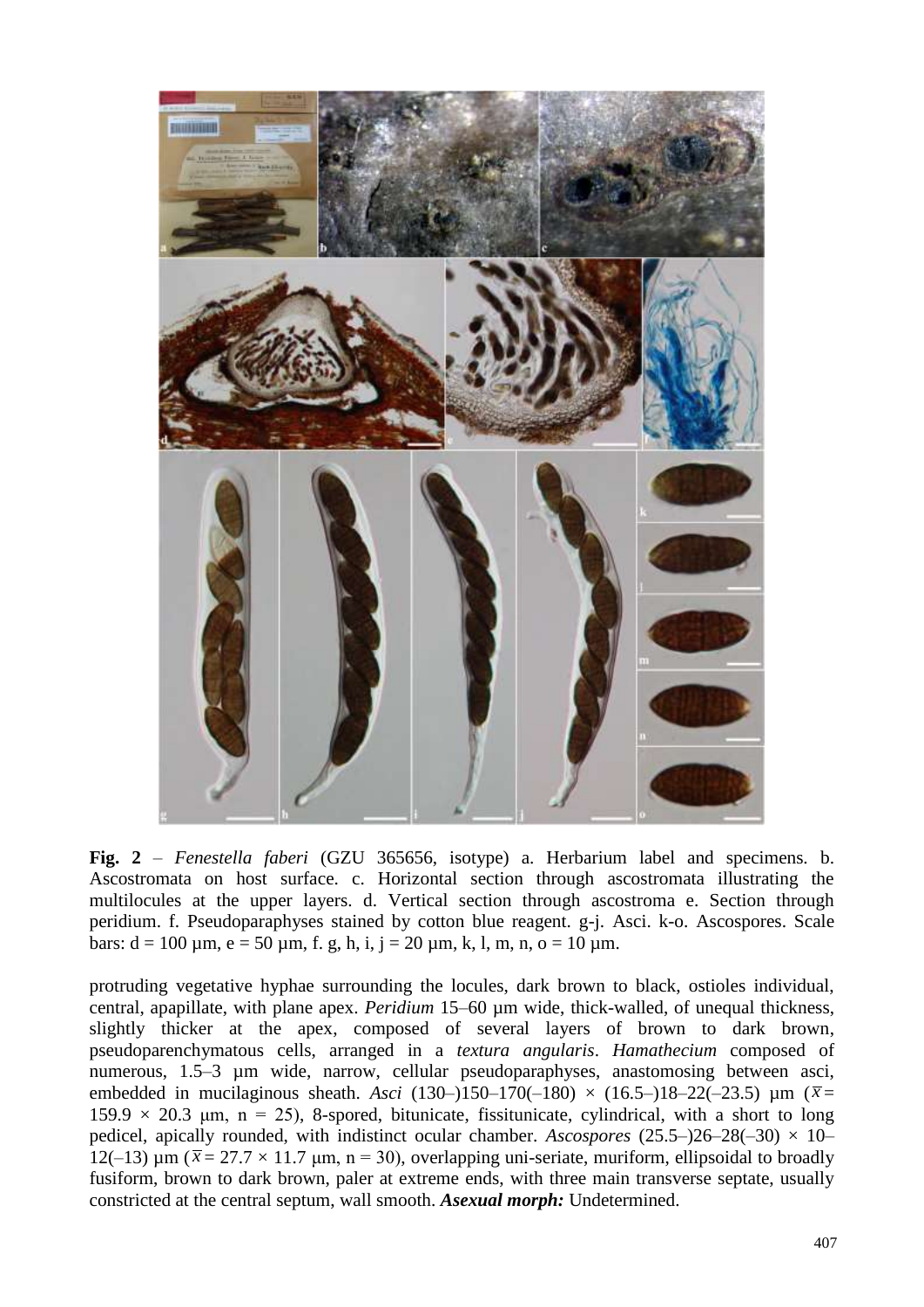**Table1** Synopsis of *Fenestella* species examined in this study.

| <b>Species name</b>                       | Size $(\mu m)$                                             |                                               | <b>Septation</b>                                   | <b>Locules</b> in        |
|-------------------------------------------|------------------------------------------------------------|-----------------------------------------------|----------------------------------------------------|--------------------------|
|                                           | Asci                                                       | <b>Ascospores</b>                             | $(transverse \times$<br>longitudinal)              | valsoid<br>stroma        |
| Fenestella bavarica                       | $200 - 225 \times 15 - 18$                                 | $26 - 33 \times 11 - 14$                      | $7-9 \times 3$                                     | $15 - 25$                |
| Fenestella bipapillata                    | $180 - 200 \times 16 - 18$                                 | $32 - 40 \times 15 - 18$                      | 3 transverse septa,<br>muriform                    | $5 - 8$                  |
| <i>Fenestella faberi</i> (isotype)        | $(130-150-170(-$<br>$180 \times (16.5-18-$<br>$22(-23.5)$  | $(25.5-26-28(-30) \times$<br>$10 - 12(-13)$   | $3-6 \times 1$                                     | $1 - 4$                  |
| <i>Fenestella fenestrata</i> (GZU<br>201) | $(176-230-300(-$<br>$330 \times (24.5 - 25 -$<br>$28(-32)$ | $(39-)43-50(-53) \times$<br>$(15-17-20)$      | $(3-)7-8 \times 1$                                 | $2 - 5$                  |
| Fenestella hoehneliana                    | $180 - 250 \times 16 - 18$                                 | $25 - 34 \times 12 - 16$                      | $6 - 8 \times 2 - 3$                               | $2 - 10$                 |
| Fenestella leucostoma                     | $150 - 200$                                                | $20 - 27 \times 2 - 13$                       | $5 - 7$                                            | $4 - 6$                  |
| Fenestella macrospora                     | $270 \times 21$                                            | $48 \times 18$                                | multi-septate                                      | $8 - 12$                 |
| Fenestella princeps                       |                                                            | $57-65 \times 16-20$                          | 6–7 transverse with<br>multi longitudinal<br>septa | $\overline{\phantom{m}}$ |
| Fenestella princeps<br>(PC0084496)        | $(300-)340-400(-)$<br>$440 \times (23 - 25 - 28)$          | $(50-)53-58(-62) \times$<br>$(16-17-20(-23))$ | $3-6 \times 1$                                     | Multi-loculate           |

Material examined – GERMANY, Oberrissdorfer Thalpr. Islebiam (Sax. Bor.), in vine yards, on dead, still corticated twigs of *Rosa canina* L. (*Rosaceae*)., September 1878, J. Kunze, no. 263, GZU 226 (DigiBota ID: 365656, **isotype**)

Notes – *Fenestella faberi* is similar to other species in *Fenestella*, but differs in ascostromata with four locules, and in the size of its ascostromata, asci and ascospores. *Fenestella faberi* shares the size of ascospores with various *Fenestella* species, such as *F. bavarica* Kirschst, *F. hoehneliana* Rehm. and *F. leucostoma* Ellis & Everh., but *F. faberi* differs from these species in having smaller asci and in the number of ascospore septa (Table 1). The species lacks molecular data, thus epitypification and molecular data are needed to establish a natural placement.

*Fenestella fenestrata* (Berk. & Broome) J. Schröt., in Cohn, Krypt.-Fl. Schlesien (Breslau) 3.2(4): 435 (1897) [1908], IF 121788 **Fig. 3**

≡ *Valsa fenestrata* Berk. & Broome, Ann. Mag. nat. Hist., Ser. 3 3: 366 (1859)

*Faces of Fungi number*: FoF00579

*Saprotrophic* or *hemibiotrophic* on various hosts (Farr and Rossman, 2015). *Sexual morph: Ascostromata* 550–680 µm high, 850–1530 µm diam, scattered, gregarious, immersed in periderm, visible as raised, circular areas with a central sunken area, with blackened ostiolar dots on host surface, with 2–5 locules in a valsoid configuration. *Locules* 350–600 µm high, 220–520 µm diam, clustered, immersed in valsoid configuration, becoming erumpent, uni- to multi-loculate, obpyriform, flask-shaped or irregular in shape, with protruding dense, vegetative hyphae surrounding the locules, dark brown to black, ostioles central, papillate, with round apex. *Peridium* 16.5–67 µm wide, thick-walled, of unequal thickness, slightly thicker at the apex, composed of several layers of brown to dark brown, pseudoparenchymatous cells, arranged in a *textura angularis*. *Hamathecium* composed of numerous, 1.5–3 µm wide, narrow cellular pseudoparaphyses, anastomosing above the asci, embedded in mucilaginous matrix. *Asci* (176– )230–300(-330)  $\times$  (24.5–)25–28(-32)  $\mu$ m ( $\bar{x}$  = 265.1  $\times$  26.8  $\mu$ m, n = 25), 8-spored, bitunicate, fissitunicate, cylindrical, with a short to long pedicel, apically rounded, with indistinct ocular chamber. *Ascospores* (39–)43–50(–53) × (15–)17–20  $\mu$ m ( $\bar{x}$  = 46.5 × 17.6  $\mu$ m, n = 30), overlapping uni-seriate, muriform, ellipsoidal to broadly fusiform, brown to dark brown, paler at extreme ends, at first with 3-transverse septa, becoming 7–8-septate, usually constricted at the central septum, smooth-walled. *Asexual morph:* Undetermined.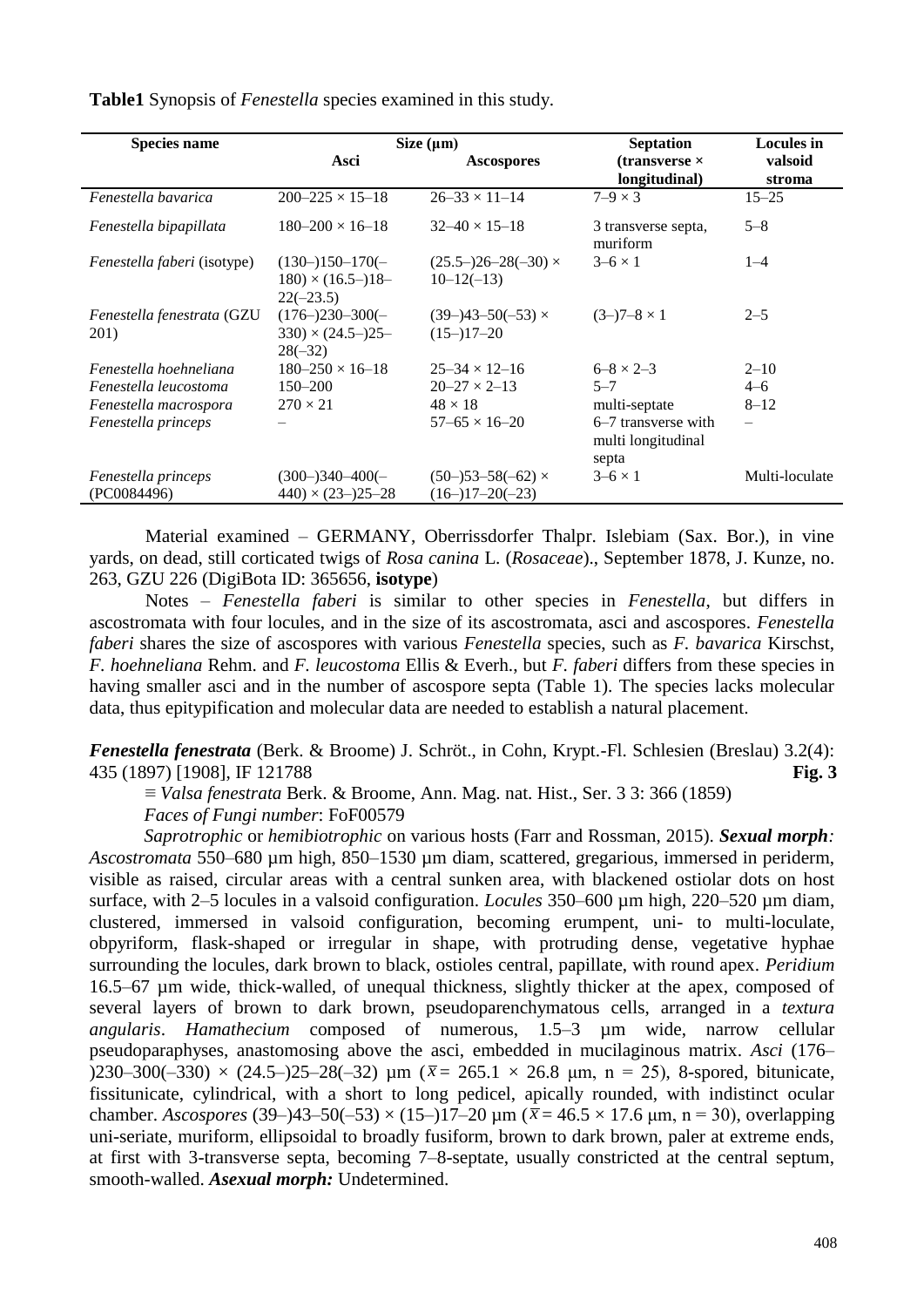

**Fig. 3** – *Fenestella fenestrata* (GZU 210, 365612) a. Herbarium label and specimens of *Fenestella fenestrata*. b. Ascostromata on host surface. c. Horizontal section through ascostromata illustrating the multilocules at the upper layers. d. Vertical section through ascostromata e. Section through peridium. f. Pseudoparaphyses in congo red. g-k. Asci. l. Ascus with indistinct ocular chamber in congo red. m-p. Ascospores. Scale bars:  $d = 200 \mu m$ ,  $e = 50 \mu m$ , f, g, h, i, j,  $k = 20 \mu m$ , l, m, n, o, p  $= 10 \mu m$ .

Material examined – LATVIA, Distr. Riga, Katlakalns, on branch of *Alnus glutinosa* (L.) Gaertn, April 1943, J. Smarods, GZU 210 (DigiBota ID: 365612); Czechoslovakia, Mährisch, Weißkirchen, Ludinabach, on branch of *Alnus glutinosa* (L.) Gaertn, November 1913, F. Petrak, GZU 261 (DigiBota ID: 365617).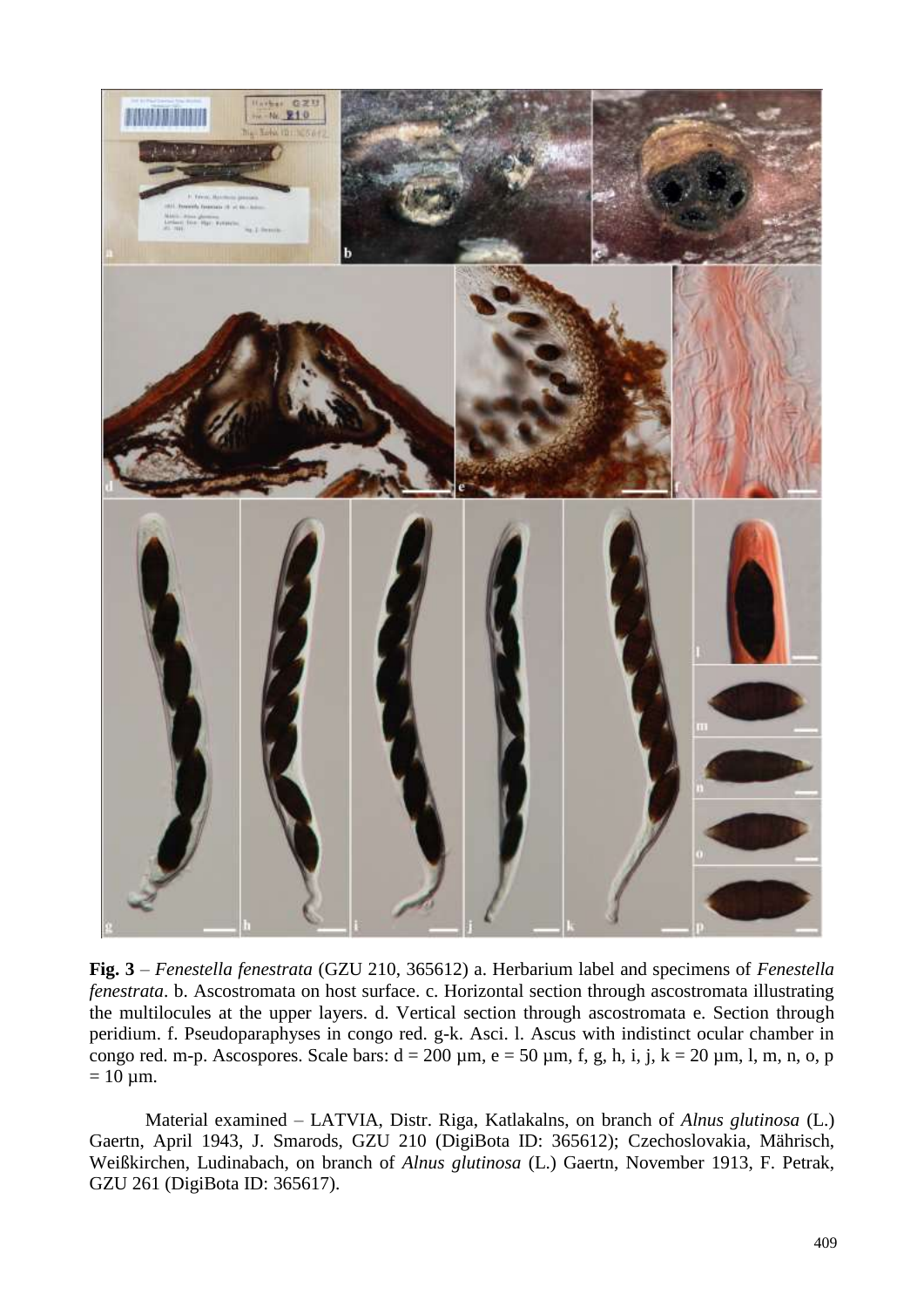Notes – *Fenestella fenestrata* was originally described by Berkeley and Broome (1859) as *Valsa fenestrata* and later, Schröter (1897) combined the species as *Fenestella fenestrata*. Berkeley and Broome (1859) collected *Fenestella fenestrata* from alder and dead twigs of oak and described the ascostromata as forming in small pustules with a narrow disk and ellipsoid-oblong, 1-septate ascospores with extremely small appendages and rough walls. Berkeley and Broome (1859) also provided a hand drawing of ascospores. We have examined herbarium material identified as *F. fenestrata* from GZU. Our illustration and description is provided and compared with the type protologue. Based on morphological comparable, these specimens have similar characters to the type protologue.

*Fenestella fenestrata* is similar to *F. bipapillata* (Tul. & C. Tul.) Sacc. and *F. macrospora* Fuckel and they share a similar size range of asci and ascospores. However, they differ in the number of locules in the valsoid configuration, and septation of ascospores. *Fenestella bipapillata* has 5–8 locules in a valsoid configuration, while *F. fenestrata* has 2–5 locules and *F. macrospora* 8–12 locules (Table 1). *Fenestella fenestrata* has ascospores with three primary transverse septa which is similar to *F. bipapillata*, but ascospores become 7–8 septate when mature in *F. fenestrata*. *Fenestella macrospora* has multi-septate ascospores (Table 1). Based on the phylogenetic analysis, *Fenestella fenestrata* clusters in *Cucurbitariaceae* (data not shown). However, the sequence data is not represented by a verified strain; thus we do not place the species in *Cucurbitariaceae* until a verified species has been sequenced to confirm its natural placement.

#### *Lojkania* Rehm, Növényt. Közlem. 4: 2 (1905)

#### *Faces of Fungi number*: FoF00580

*Saprotrophic* on decorticated wood. *Sexual morph: Ascomata* gregarious, immersed to semi-immersed in pseudoclypeus, or superficial, visible as raised, black dots on host tissue, covered by dense hyphae, uniloculate, ovoid to obpyriform, glabrous, dark brown to black, ostiole central, with carbonaceous papilla. *Peridium* thick-walled, of unequal thickness, slightly thicker at the apex, composed of several layers of small, brown to dark brown cells, arranged in *textura angularis*. *Hamathecium* composed of dense, trabeculate pseudoparaphyses, anastomosing between asci, embedded in gelatinous matrix. *Asci* 8-spored, bitunicate, cylindrical, short to long pedicellate, apically rounded, with a distinct ocular chamber. *Ascospores* overlapping uni-seriate, ellipsoidal, pale brown to dark brown, or reddish brown, 2-celled, constricted at the central septum, walls rough. *Asexual morph*: Undetermined.

Notes – *Lojkania* was introduced by Rehm (1905) to accommodate a single species, *Lojkania melasperma* (Cooke) M.E. Barr (as *L. hungarica* Rehm). The genus was previously synonymized under *Herpotrichia* (Barr 1984; Sivanesan 1972, 1984; von Arx and Müller 1975; Yuan and Barr 1994) and later, Barr (1984) re-circumscribed *Lojkania* species from North America and distinguished the genus from *Herpotrichia*. Barr (1984) placed the genus *Lojkania* in *Fenestellaceae*, *Melanommatales* which was followed by Eriksson and Hawksworth (1991).

*Lojkania* is a poorly known genus represented by 15 names in Index Fungorum (2015). Four taxa have been transferred to other genera based on molecular data. There are 14 sequences from two species available in GenBank. However, these species were transferred to other genera (*Lojkania enalia* belongs to *Verruculina*, *Testudinaceae* while *L. striatispora* clusters in *Herpotrichia*, *Pleosporales*) (Griffin et al. 2006; Hyde et al. 2013). The type species, *Lojkania hungarica* has not been sequenced and is morphologically poorly known. Hyde et al. (2013) mentioned that the genus is unrelated to *Fenestella*.

*Lojkania* differs from *Fenestella* in its ascomata, peridium, pseudoparaphyses and ascospore types (Hyde et al. 2013). *Lojkania* is similar to *Verruculina* as they are forming ascomata immersed in pseudoclypeus, with short to long papilla, trabeculate pseudoparaphyses and didymosporous, brown ascospores (Hyde et al. 2013; Zhang et al. 2012). However, *Lojkania* differs from *Verruculina* due to its habitat as *Lojkania* was found on submerged wood while *Verruculina* is obligate marine fungi. Based on the type examination, we agree with Hyde et al. (2013) and exclude the genus from *Fenestellaceae*. Based on morphological characters, *Lojkania* is best placed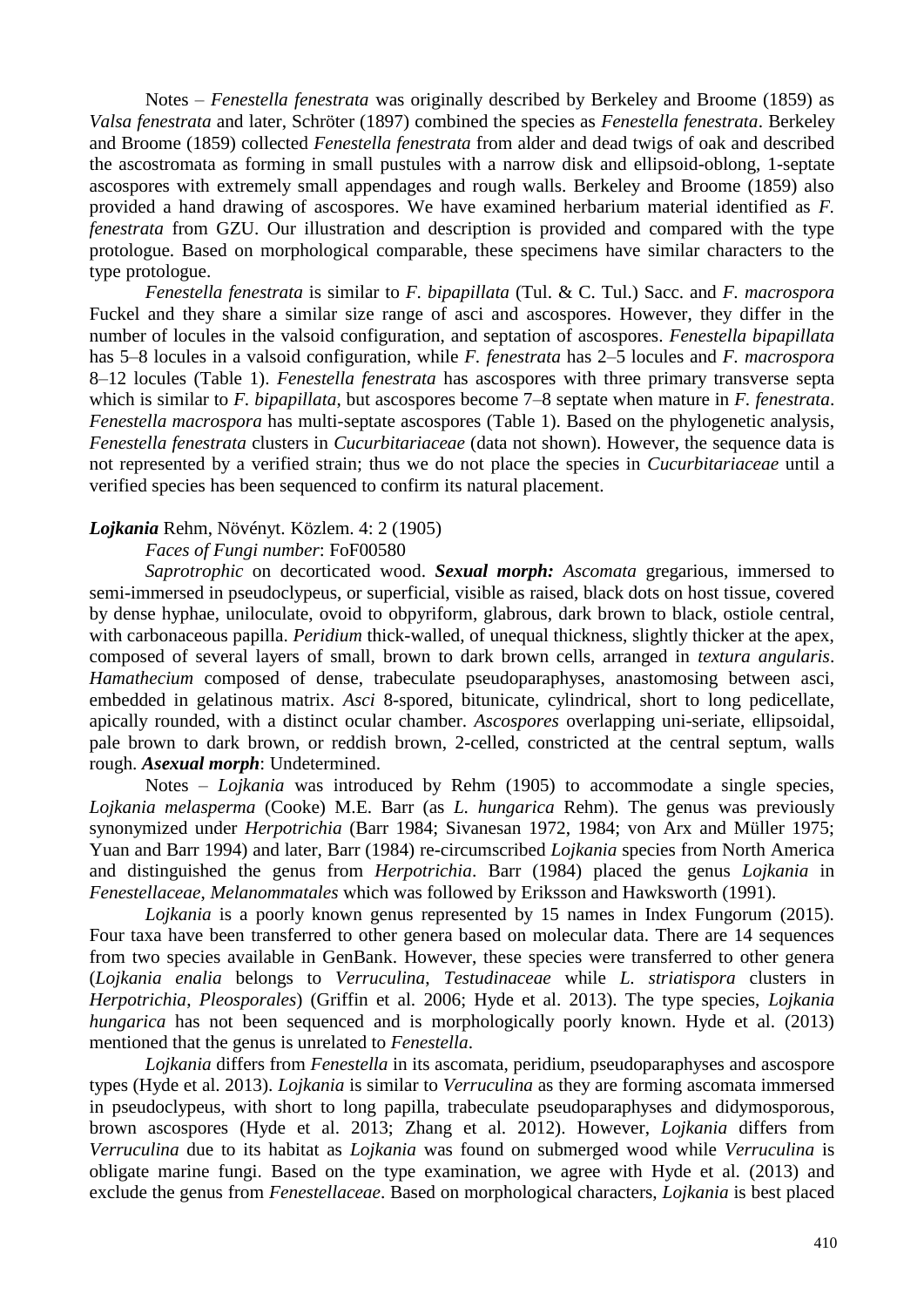in the family *Testudinaceae*.

*Type species: Lojkania hungarica* Rehm. *Phylogenetic study:* Lumbsch and Lindemuth (2001), Griffin et al. (2006)

### *Lojkania hungarica* Rehm., Növényt. Közlem. 4 (1905) **Fig.4**

*Faces of Fungi number:* FoF00581

*Saprotrophic* on submerged wood, forming gregarious ascostroma in pseudoclypeus, semiimmersed beneath the host epidermis. *Sexual morph: Ascomata* 125–225 µm high, 130–210 µm diam, scattered or clustered, gregarious, immersed in pseudoclypeus or semi-immersed to superficial on host surface, visible as raised, black dots on host tissue, ovoid to obpyriform or globose, dark brown to black, central ostiole with carbonaceous papilla. *Peridium* 25–35 µm wide, thick-walled, of unequal thickness, slightly thick at the apex, composed of several layers, inner layers composed of hyaline to light brown, minute cells of *textura angularis*, outer layer composed of brown to dark brown cells of *textura angularis*. *Hamathecium* composed of numerous, 1–2 µm wide, trabeculate, pseudoparaphyses, anastomosing between asci, embedded in a gelatinous matrix. *Asci* (210–)220–250(-300)  $\times$  (14–)15–17(-19)  $\mu$ m ( $\bar{x}$  = 243.1  $\times$  16.8  $\mu$ m, n = 20), 8-spored, bitunicate, cylindrical, long pedicellate, apically rounded, with a 1.4–2.7 μm wide ocular chamber. *Ascospores* (26–)28–31(-32)  $\times$  (11–)12–13(-15)  $\mu$ m ( $\bar{x}$  = 29.8  $\times$  12.7  $\mu$ m, n = 30), uni-seriate, ellipsoidal or broadly fusiform, with rounded ends, initially pale brown, becoming brown to dark brown or reddish brown, 1-septate, constricted at the septum, wall rough. *Asexual morph:* Undetermined.

Material examined – HUNGARY, on the (wooden) boards of a swimming school in Szentgyörgy, on submerged dead wood, September 1903, Zahlbruckner (S-F7196, **type**).



**Fig. 4** – *Lojkania hungarica* (S-F7196, type) a. Appearance of fungus on host surface. b. Section through ascostroma. c. Section through peridium. d. Trabeculate pseudoparaphyses. e. Ocular chamber of ascus. f-i. Ascospores. j-l. Asci. Scale bars:  $B = 100 \mu m$ , d, j, k,  $l = 50 \mu m$ , c = 20  $\mu$ m, e, f, g, h,  $i = 10 \mu m$ .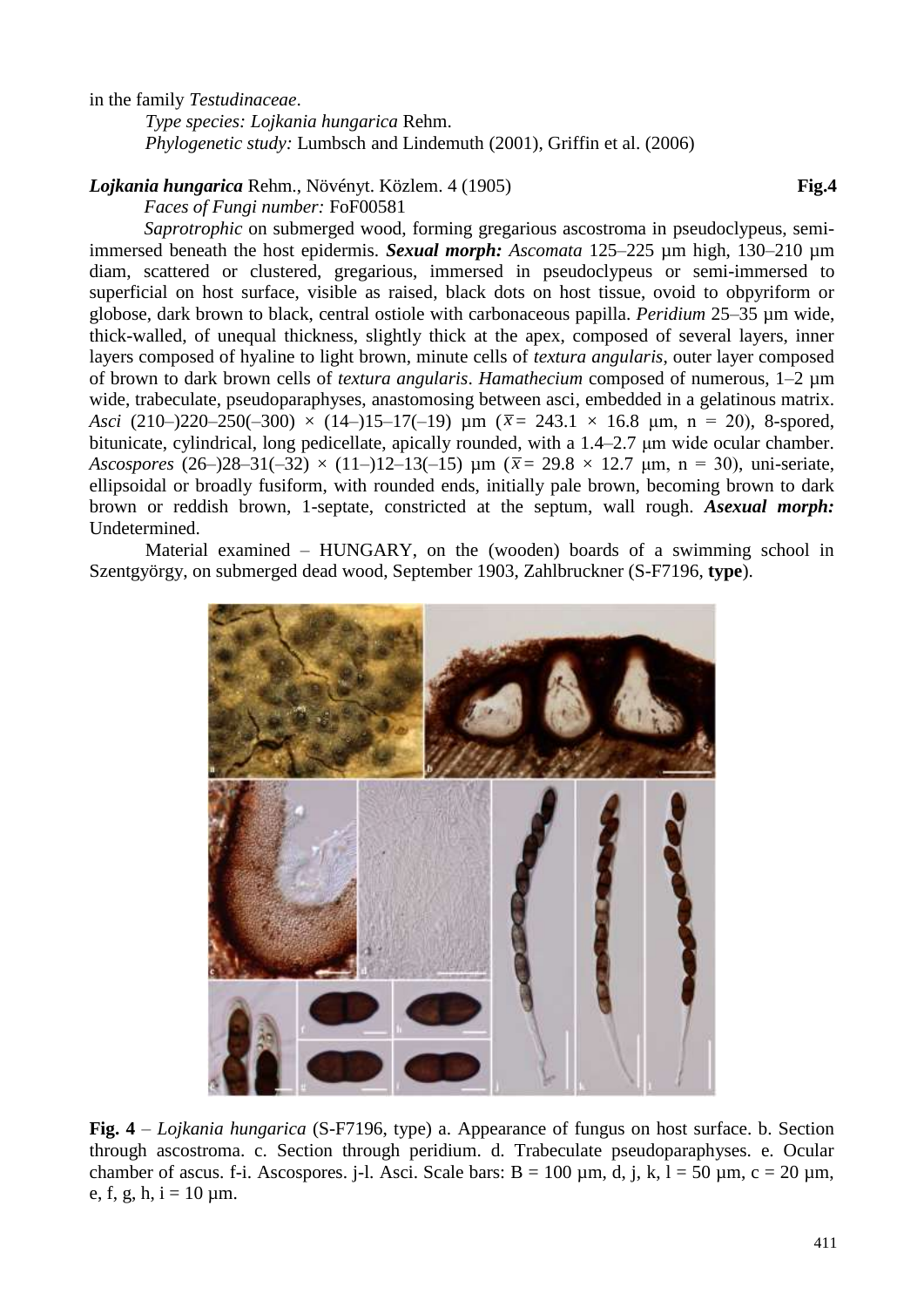#### **Acknowledgements**

We would like to thank the Royal Golden Jubilee Ph. D. Program (PHD/0090/2551) under Thailand Research Fund, the Humidtropics, a CGIAR Research Program that aims to develop new opportunities for improved livelihoods in a sustainable environment and Mae Fah Luang University (grant for study Dothideomycetes No. 56101020032) for partially funding this work. K.D. Hyde would like to thank the Chinese Academy of Sciences, project number 2013T2S0030, for the award of Visiting Professorship for Senior International Scientists at Kunming Institute of Botany. The curators from PC, GZU and S herbaria are gratefully thanked for loaning specimens and type information. Saranyaphat Boonmee and Supalak Yacharoen are gratefully thanked for herbarium request, cultures preparation and general assistance.

## **References**

- Ariyawansa HA, Hawksworth DL, Hyde KD, Jones EBG, Maharachchikumbura SSN, Manamgoda DS, Thambugala KM, Udayanga D, Camporesi E, Daranagama A, Jayawardena R, Liu JK, McKenzie EHC, Phookamsak R, Senanayake IC, Shivas RG, Tian Q, Xu JC 2014 – Epitypification and neotypification: guidelines with appropriate and inappropriate examples. Fungal Diversity 69, 57–91.
- Barr ME 1979 A classification of *Loculoascomycetes*. Mycologia 71, 935–957.
- Barr ME 1984 *Herpotrichia* and its segregates. Mycotaxon 20, 1–38.
- Barr ME 1987 Prodromus to Class *Loculoascomycetes*. Amherst. University of Massachusetts, Massachusetts.
- Barr ME 1990 *Melanommatales* (Loculoascomycetes). North American Flora 13 (II), 1–129.
- Barr ME 2000 Notes on coprophilous bitunicate ascomycetes. Mycotaxon 76, 105–112.
- Berkeley MJ, Broome CE 1859 Notices of British fungi (785-900). Annals and Magazine of Natural History 3, 356–377.
- Brefeld O 1891 Unter suchungen aus dem gesammtge biete der Mycologie. 10. Ascomyceten. II. Münster. p 378.
- Doilom M, Liu JK, Jaklitsch WM, Ariyawansa HA, Wijayawardene NN, Chukeatirote E, Zhang M, McKenzie EHC, Geml J, Voglmayr H, Hyde KD 2013 – An outline of the family *Cucurbitariaceae*. Sydowia 65, 167–192.
- Eriksson OE, Hawksworth DL 1991 Outline of the Ascomycetes–1990. Systema Ascomycetum Reprint of Volumes 1–4 (1982–1985) 9 (1–2), 39–271.
- Farr DF, Rossman AY 2014 Fungal Databases, Systematic Mycology and Microbiology Laboratory, ARS, USDA. Retrieved September 1, 2014, from http://nt.arsgrin.gov/fungaldatabases/
- Fuckel KWGL 1871 Symbolae mycologicae. Beiträgezur Kenntniss der Rheinischen Pilze. Erster Nachtrag. Jahrbücher Nassauischen Vereinsfür Naturkunde 25–26, 25.
- Griffin DW, Westphal DL, Gray MA 2006 Airborne microorganisms in the African desert dust corridor over the mid-Atlantic ridge, Ocean Drilling Program, Leg 209. Aerobiologia 22, 211–226.
- Hyde KD, Jones EBG, Liu JK, Ariyawansa HA, Boehm E, Boonmee S, Braun U, Chimnunti P, Crous PW, Dai DQ, Diederich P, Dissanayake A, Doilom M, Doveri F, Hongsanan S, Jayawardena R, Lawrey JD, Li YM, Liu YX, Lücking R, Monkai J, Muggia L, Nelsen M.P., Pang, K.L., Phookamsak, R., Senanayake, I.C., Shearer, C.A., Suetrong, S., Tanaka, K, Thambugala KM, Wijayawardene NN, Wikee S, Wu HX, Zhang Y, Hudson BA, Alias SA, Aptroot A, Bahkali AH, Bezerra JL, Bhat DJ, Camporesi E, Chukeatirote E, Gueiden C, Hawksworth DL, Hirayama K, Hoog SD, Kang JC, Knudsen K, Li WJ, Li XH, Liu ZY, Mapook A, McKenzie EHC, Miller AN, Mortimer PE, Phillips AJL, Raja HA, Scheuer C, Schumm F, Taylor JE, Tian Q, Tibpromma S, Wanasinghe DN, Wang Y, Xu JC, Yacharoen S, Yan JY, Zhang M 2013 – Families of Dothideomycetes. Fungal Diversity 63, 1–313.